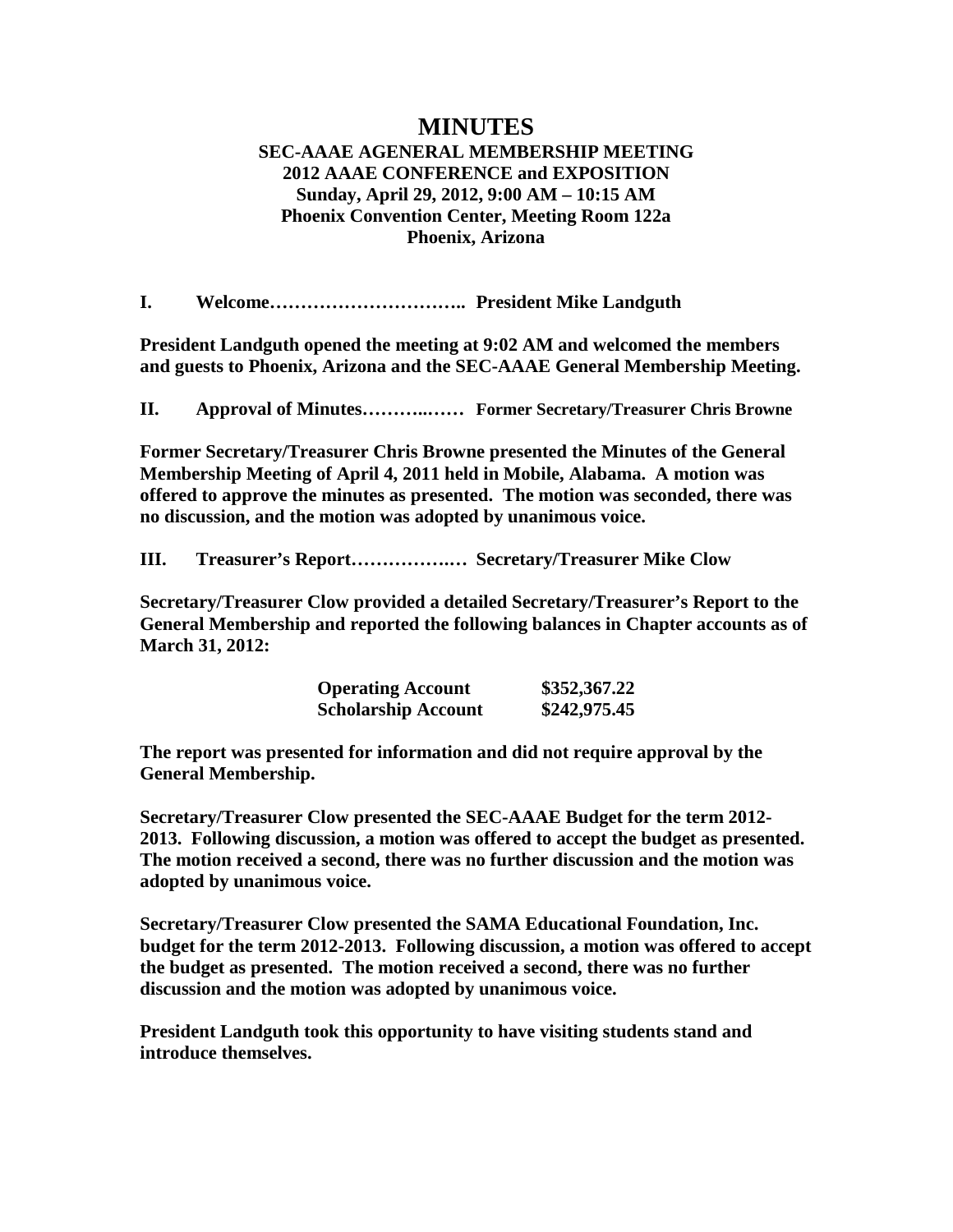**General Membership Meeting Minutes PAGE 2**

## **COMMITTEE REPORTS**

**Executive Secretary……………………… Bob Brammer**

**Mr. Brammer reported that annual dues for the year 2012 were now payable and approximately 85 members' dues remained outstanding. He added that a Past Due Invoice was mailed to those members the week of April 23, 2012.**

**2012 Finance & Administration Conference………………………………... Mike Clow, Board Liaison Patricia Apone, Madam Chairman Jason Terreri, Vice Chairman Jennifer Shearer, Marketing & Comm. Jeff Gray, Sponsorships**

**Mr. Clow provided a brief overview of the conference and the expected financial success of the event. Mr. Clow noted that an add-on event had been included with this conference and it was quite successful. One hundred seventy (170) airport personnel representing sixty-four (64) airports participated in the conference and attendance increased to 180 with students. These numbers represent a new record participation for this event. Mr. Clow offered his sincere appreciation to the entire 2012 Finance & Administration Conference Committee for their outstanding success.**

| 2012 Annual Conference Chris Browne, Board Liaison |                                            |
|----------------------------------------------------|--------------------------------------------|
|                                                    | <b>Greg Kelly, Chairman</b>                |
|                                                    | <b>Eric Frankl, Vice Chairman</b>          |
|                                                    | <b>Patrick Wilson, Program Development</b> |
|                                                    | Colette Edmisten, Marketing & Comm.        |
|                                                    | <b>Ken Spirito, Sponsorships</b>           |
|                                                    | <b>Bob Tweedie, General Aviation</b>       |

**Mr. Greg Kelly provided a presentation regarding conference planning for the 2012 SEC-AAAE Annual Conference to be held in Savannah, Georgia. The dates are May 20-22, 2012. The Westin Savannah Harbor Resort & Spa has been secured as the conference hotel at \$189 per night for single/double occupancy and the room block is sold out. 192 participants are currently registered and a goal of 230 participants has been set. The conference web site can be reviewed at [www.secaaae.org](http://www.secaaae.org/) by clicking on the conference logo on the Chapter's home page. The inspirational speaker for the conference is Mr. David Sanders, flight crew member of the FedEx aircraft that was involved in an attempted hijacking some years ago.**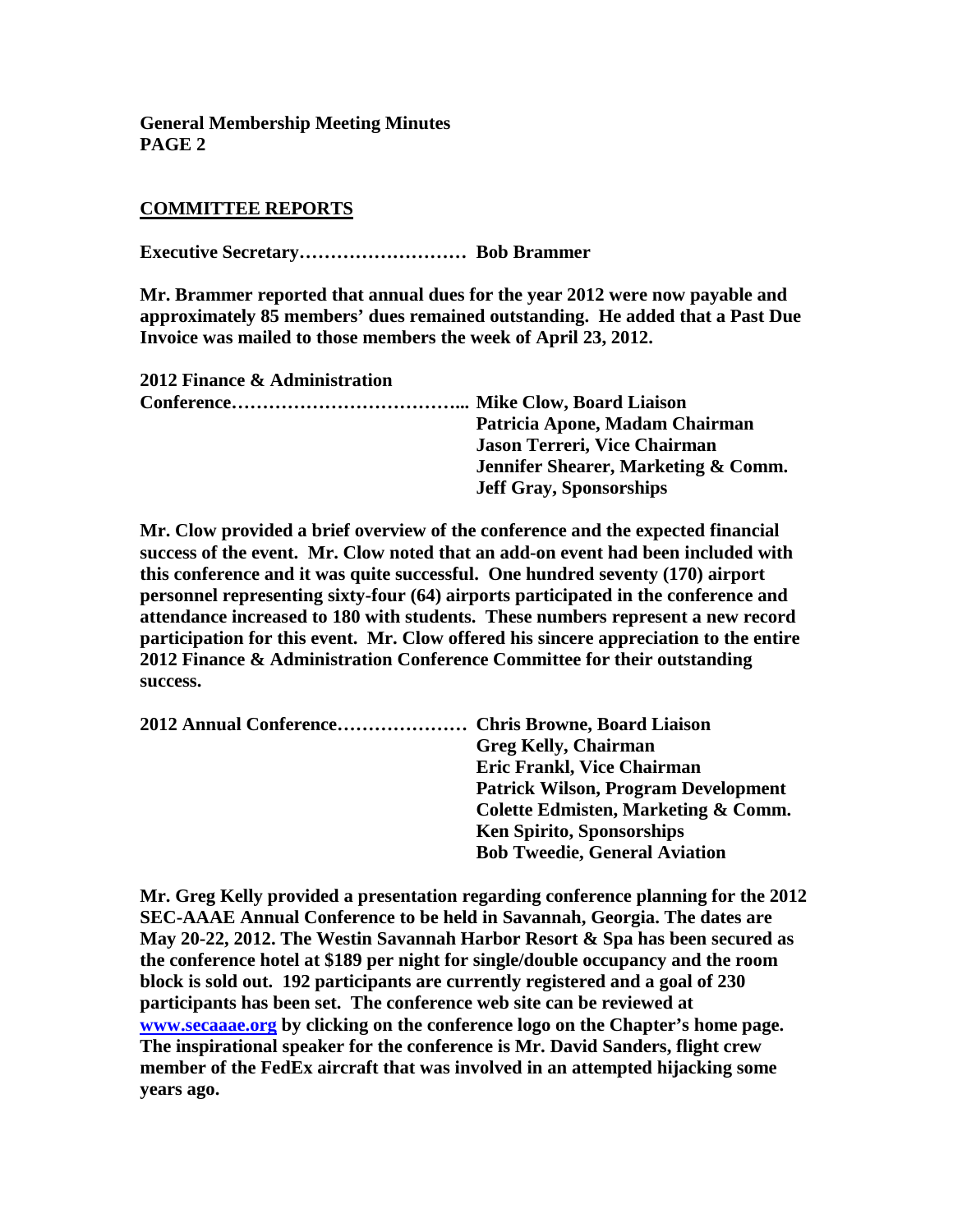**General Membership Meeting Minutes Page 3**

**2013 Annual Conference…………………. Eric Frankl, Chairman**

**Mr. Frankl reported that he and his staff have begun their conference planning and the conference will be held in downtown Lexington, Kentucky. The dates for the conference are tentatively set for April 21-23, 2013.**

**Professional Education Committee……… Scott Brockman, Chairman**

**Immediate Past President Brockman reported that one (1) SEC-AAAE member is seated for their oral exam at this meeting and six (6) members are scheduled for review in Savannah. Mr. Brockman may be contacting examiners to arrive early in Savannah in order to accommodate the large number of candidates to be tested at that venue. He also provided an update on the status of the AAAE Board of Examiners (BOE). It was reported that four (4) individuals serving on the ninemember (9-member) BOE will be replaced this year and a three-year (3-year) strategic plan is being formulated for the BOE.**

| <b>Student Scholarship &amp; Academic</b> |                        |
|-------------------------------------------|------------------------|
|                                           |                        |
|                                           | <b>Michael Reisman</b> |
|                                           | Claudia Holliway       |

**Mr. Gray reported a new record of eight (8) scholarships had been awarded. He noted that additional scholarships are considered for the upcoming year and the Committee is seeking additional partner institutions in various states, seeking mentors for this conference, and looking for an airport management school in the State of South Carolina.** 

| <b>Marketing and Communications</b> |                       |
|-------------------------------------|-----------------------|
|                                     |                       |
|                                     | <b>Trevis Gardner</b> |
|                                     | <b>Sarah Berry</b>    |

**Mr. Gardner provided an in-depth presentation noting the committee's goals and objectives and current work. The presentation included goals and anticipated results for the committee's efforts in social media such as Facebook, LinkedIn, Twitter and others along with a Chapter Member Survey through Survey Monkey. The Committee was complimented by President Landguth for its good and extensive work for the Chapter.**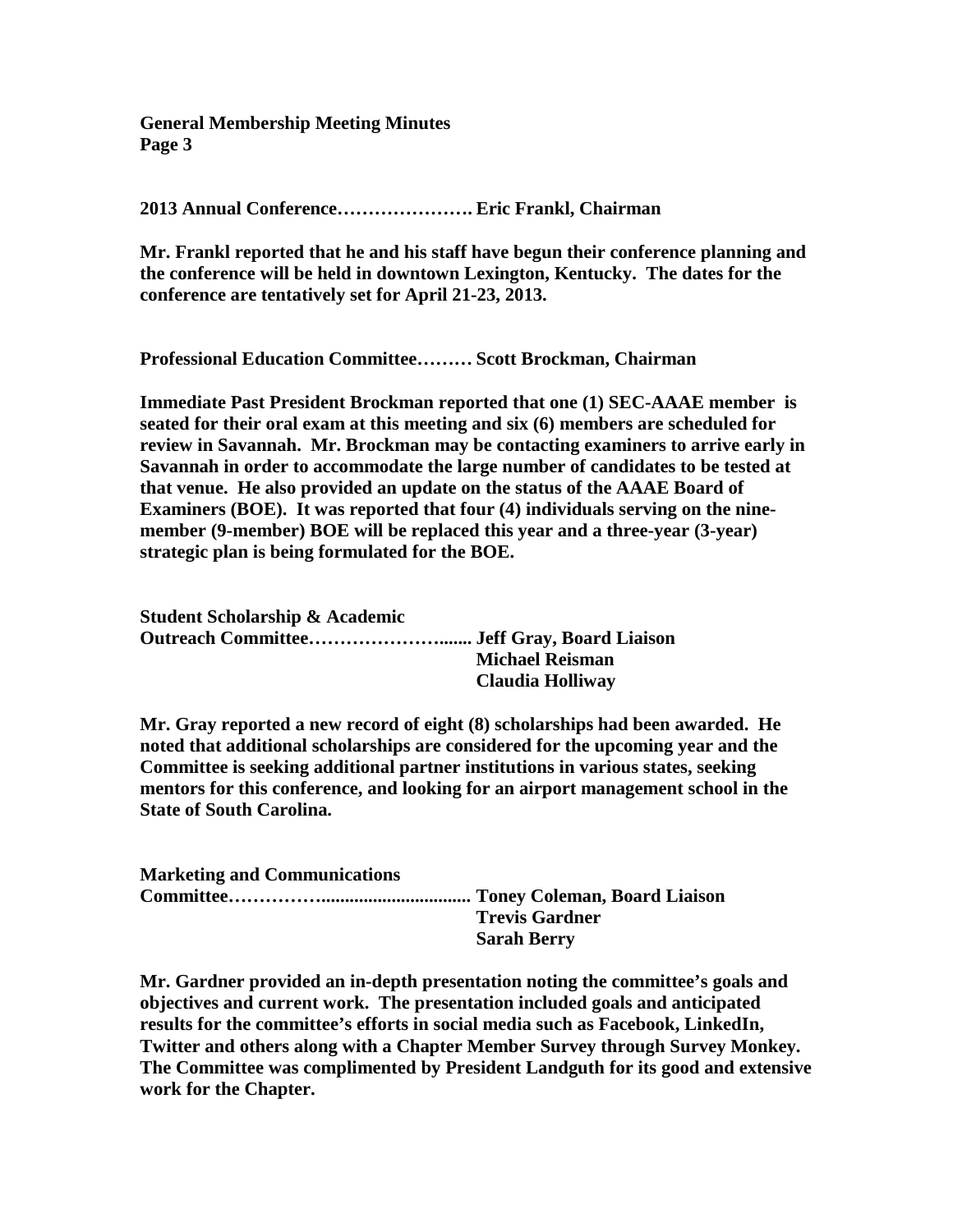**General Membership Meeting Minutes Page 4**

**At this time, AAAE entered the hall to collect donations for the AAAE Good Government Committee.**

**Corporate Liaison Committee………….... Michael Landguth, Chairman Dave King, Co-Chairman**

**Mr. King reported the Chapter awards nominations have been completed and the awards are on order. The awards will be presented at Tuesday's luncheon in Savannah. Mr. Bleiweis noted that all members should take the time to complete these most important nominations.**

**Annual Conference Site Selection Committee……………………………….... Claudia Holiway Judi Olmstead**

**Ms. Holliway reported that she and her committee will interview five (5) airports and the Committee will perform the appropriate reviews of presentations and make recommendations at the 2012 SEC-AAAE Annual Conference in Savannah. Following the interviews, Ms. Holliway and her Committee will make the recommendations to the General Membership for ratification.**

**Conference Financial Oversight Committee…................................................ Judi Olmstead, Board Liaison Steven Oberlies**

**Ms. Olmstead noted the Committee is awaiting figures from AAAE regarding the F&A Conference.**

**Resolutions & Bylaws……………………. Bob Brammer**

**Mr. Brammer had nothing to report at this time.**

**Nominations Committee…………………..Scott Brockman Mike Van Wie Robert Bowen**

**Immediate Past President Brockman reminded the Board that two (2) nominations would be forthcoming, those being Chapter Secretary/Treasurer and one Chapter**